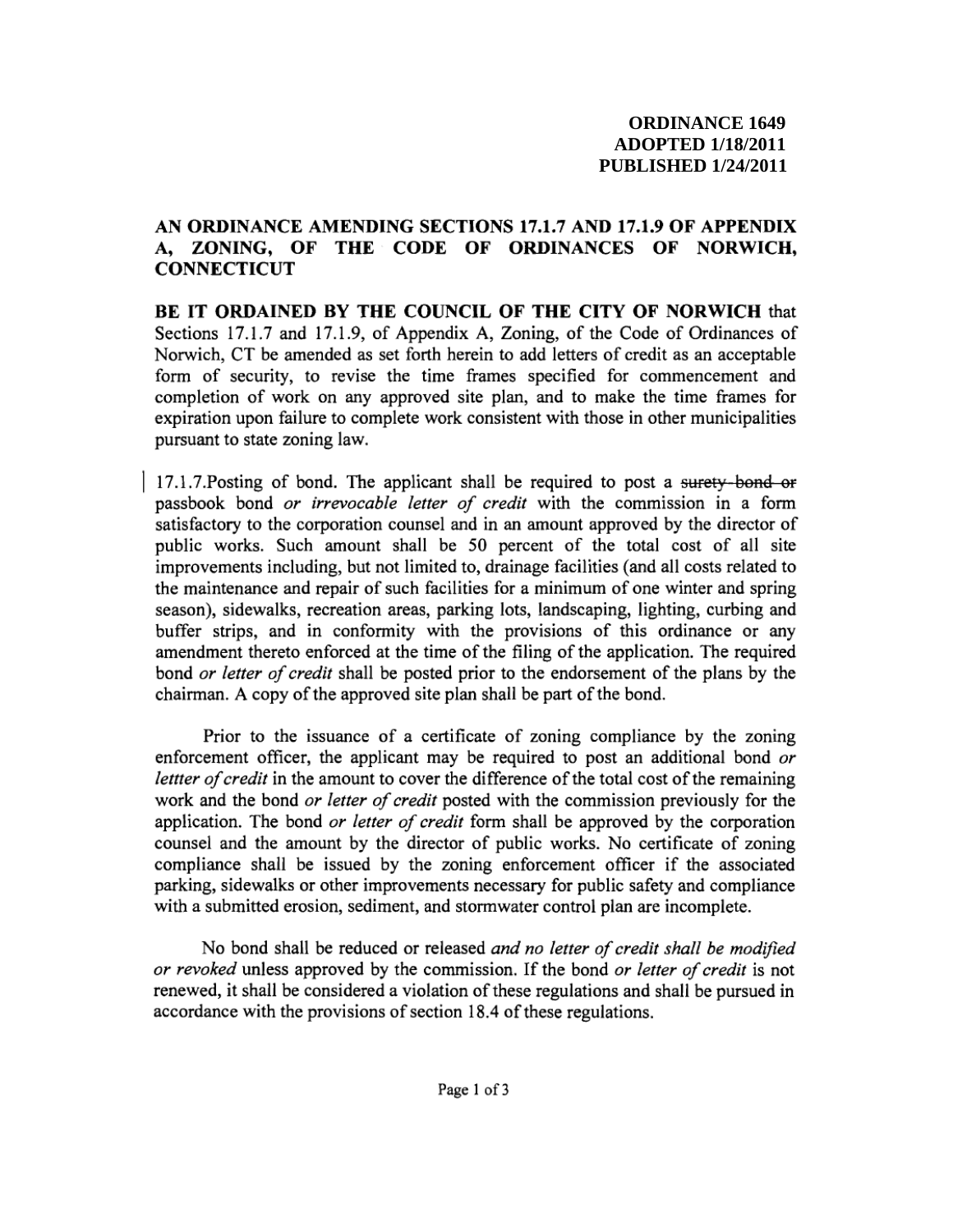17.1.9. Conditions and safeguards. Any approved site plan shall expire as provided herein.

- $(a)$ Any approved site plan application-which is not put into effect (a zoning and building permit must be issued and site work must be started) within a period of <del>five years</del> two years from the date the plan was approved by the *commission* shall be null and void, unless an extension of time is applied for by the applicant and granted by the commission.
- (b) All work in connection with an approved site plan shall be completed within five years after the approval of the plan, except that in the case of any commercial, industrial or retail project the commission at the time of approval of such site plan may for good cause shown set a date for the completion of all work in connection with such site plan not less than five nor more than ten years from the date of approval of such site plan. The certificate of approval of such site plan shall state the date on which such approval expires. Failure to complete all work within such period shall result in automatic expiration of the approval of such site plan unless an extension of time is applied for by the applicant and granted by the commission. "Work" for purposes of this subsection means all physical improvements required by the approved plan.
- $(c)$  Any applicant interested in obtaining an extension from this the time periods in this section must submit a request in writing to the commission at least 3060 days prior to the expiration of the five yearpreviously approved time period. Accompanied with tThe request shall beinclude a revised bond estimate for the subject-improvements secured by bond or letter of credit pursuant to section 17.1.7 of this ordinance, including, but not limited to, drainage facilities, parking lots, curbing, sidewalks, recreation areas, buffer strips and other site work; such estimate must be reviewed and approved by the director of public works. and as deemed-necessary and If a value that is 50 percent of the revised estimate as approved by the director of public works exceeds all bonds or letters of credit previously submitted by five *percent*, a revised bond, surety or passbook, or letter of credit adequate to cover any increase in the costs of site improvements, 50 percent of the *revised estimate* shall be submitted in a form satisfactory to the corporation counsel.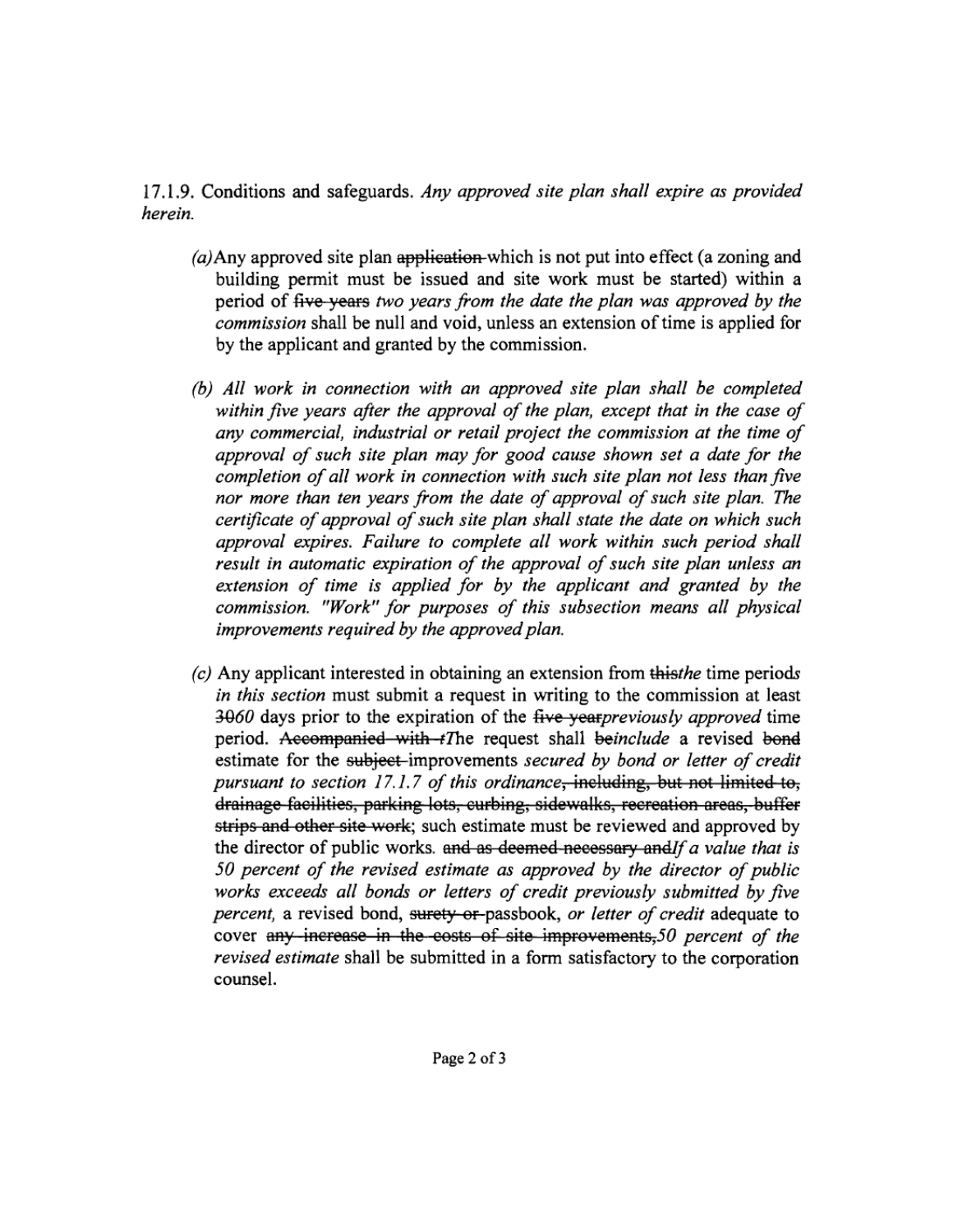(d) The Commission may grant any request for extension provided no extension granted by the commission subsequent to initial approval shall exceed more than a one-year period at one time and no approval may extend the date of putting a site plan into effect to a date exceeding three years in the aggregate from the date of the original approval of such site plan and no approval may extend the date of completion of a site plan to a date exceeding ten years in the aggregate from the date of the original approval of such site plan.

## **ALDERMAN H TUCKER BRADDOCK**